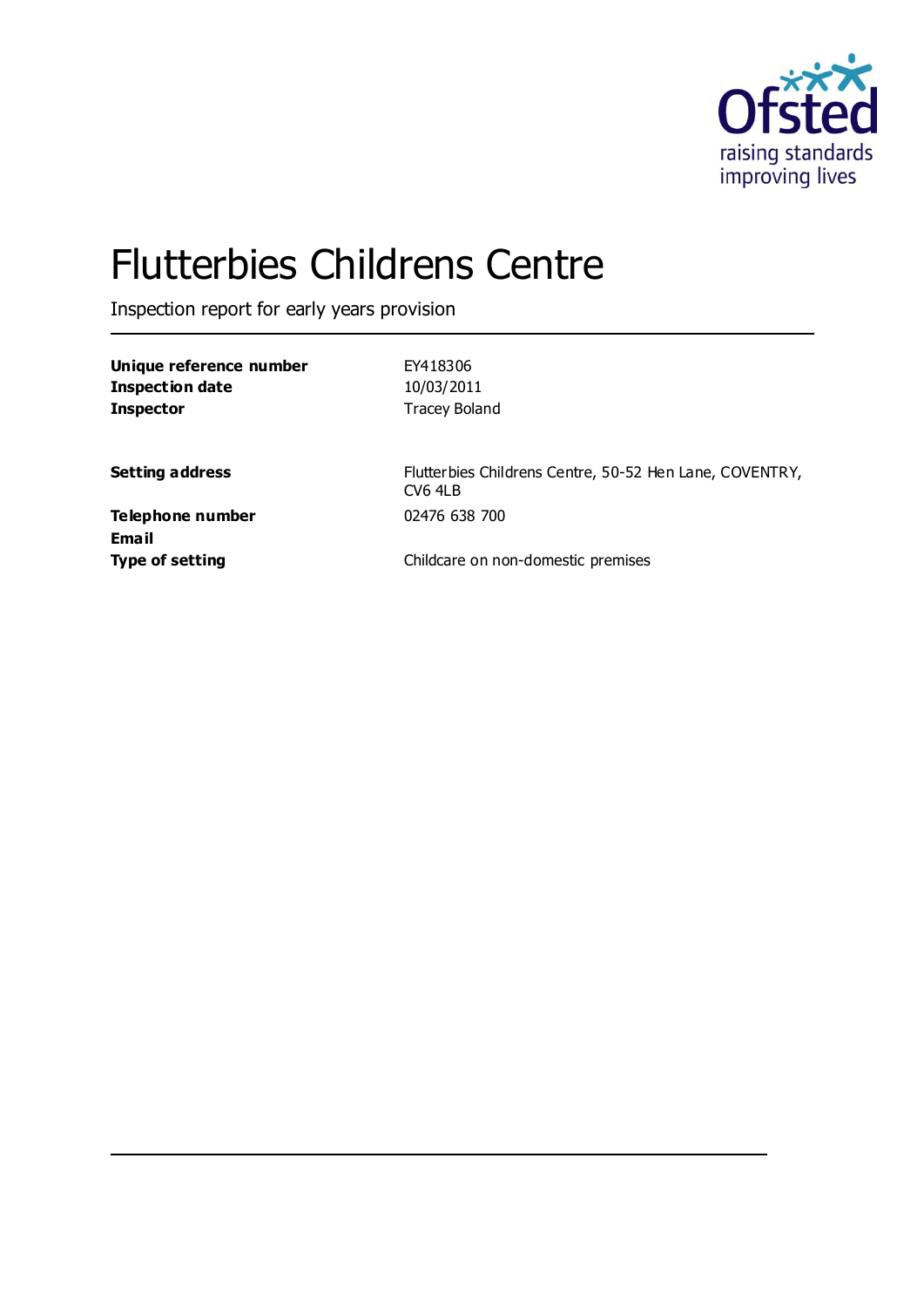The Office for Standards in Education, Children's Services and Skills (Ofsted) regulates and inspects to achieve excellence in the care of children and young people, and in education and skills for learners of all ages. It regulates and inspects childcare and children's social care, and inspects the Children and Family Court Advisory Support Service (Cafcass), schools, colleges, initial teacher training, work-based learning and skills training, adult and community learning, and education and training in prisons and other secure establishments. It assesses council children's services, and inspects services for looked after children, safeguarding and child protection.

If you would like a copy of this document in a different format, such as large print or Braille, please telephone 0300 123 1231, or email enquiries@ofsted.gov.uk.

You may copy all or parts of this document for non-commercial educational purposes, as long as you give details of the source and date of publication and do not alter the information in any way.

T: 0300 123 1231 Textphone: 0161 618 8524 E: enquiries@ofsted.gov.uk W: [www.ofsted.gov.uk](http://www.ofsted.gov.uk/)

© Crown copyright 2011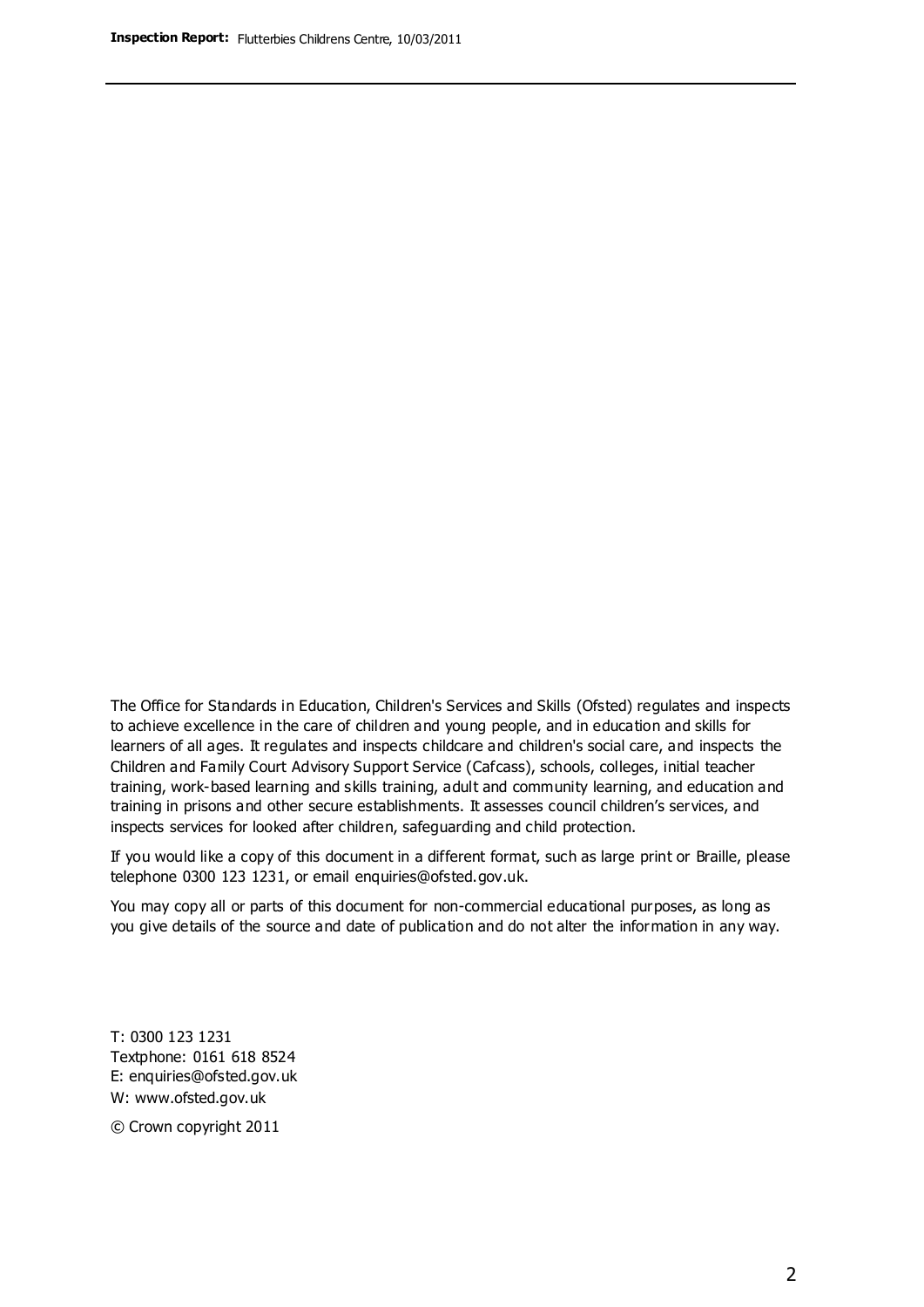### **Introduction**

This inspection was carried out by Ofsted under Sections 49 and 50 of the Childcare Act 2006 on the quality and standards of the registered early years provision. 'Early years provision' refers to provision regulated by Ofsted for children from birth to 31 August following their fifth birthday (the early years age group). The registered person must ensure that this provision complies with the statutory framework for children's learning, development and welfare, known as the *Early* Years Foundation Stage.

The provider must provide a copy of this report to all parents with children at the setting where reasonably practicable. The provider must provide a copy of the report to any other person who asks for one, but may charge a fee for this service (The Childcare (Inspection) Regulations 2008 regulations 9 and 10).

The setting also makes provision for children older than the early years age group which is registered on the voluntary and/or compulsory part(s) of the Childcare Register. This report does not include an evaluation of that provision, but a comment about compliance with the requirements of the Childcare Register is included in Annex B.

Please see our website for more information about each childcare provider. We publish inspection reports, conditions of registration and details of complaints we receive where we or the provider take action to meet the requirements of registration.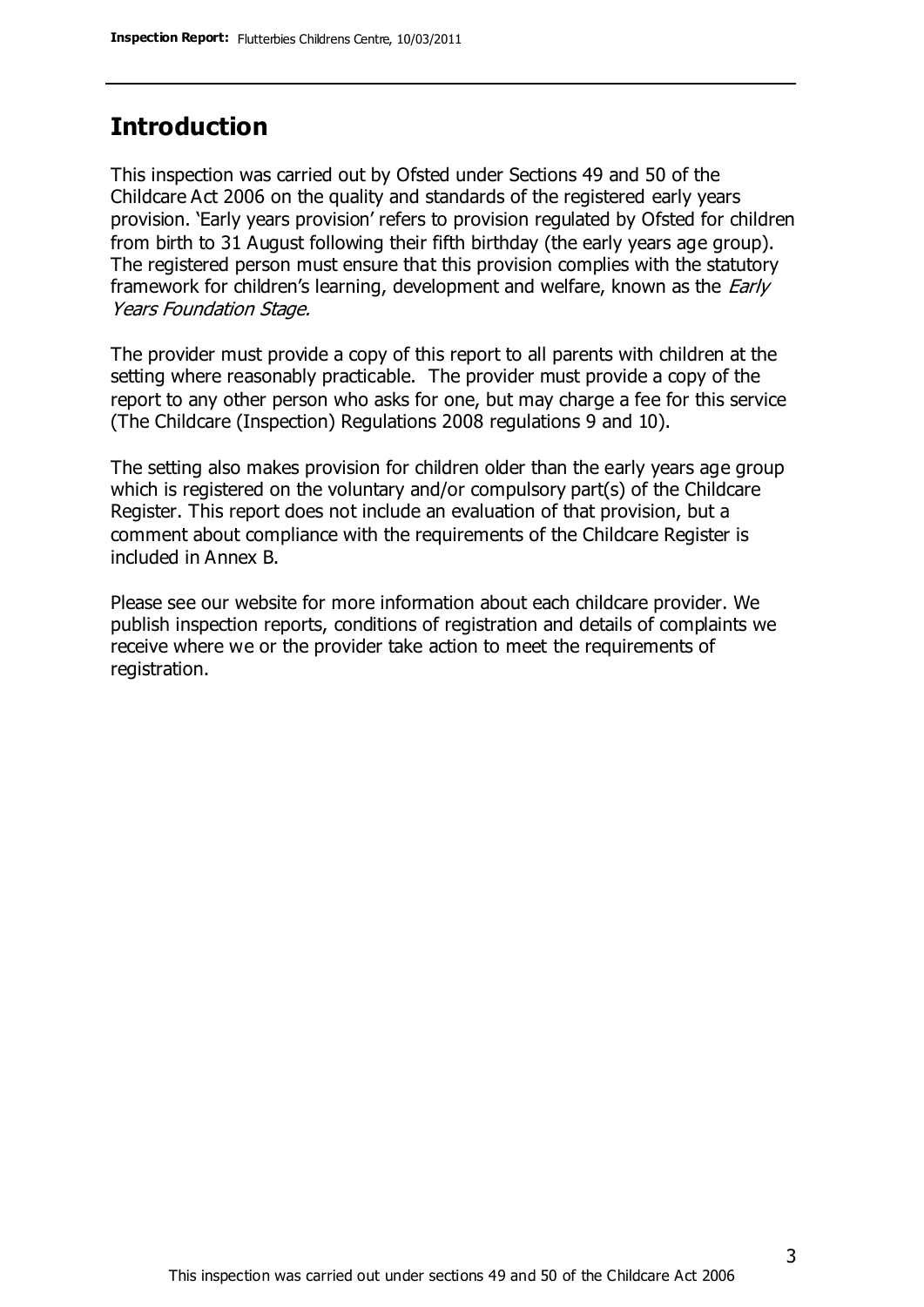### **Description of the setting**

Flutterbies Childrens Centre was re-registered 2010. The setting is privately owned and managed and is part of a chain of settings run by Tommies Childcare Ltd. It operates from a sole occupancy building in Holbrooks, Coventry. Children have access to an enclosed outdoor play area. The nursery serves the local community and surrounding areas.

The setting is registered on the Early Years Register and compulsory part of the Childcare Register. There are currently 96 children on roll, all of whom are within the early years age range. The nursery opens five days a week all year round and is open from 7.30am until 6pm. Children are able to attend for a variety of sessions.

The setting currently supports children with special educational needs and/or disabilities and where English is an additional language. There is direct access to the setting.

The setting employs 20 members of child care staff. Of these, 17 hold appropriate early years qualifications between NVQ Level 2 and 4 and three are unqualified. The setting receives support from the local authority.

### **The overall effectiveness of the early years provision**

Overall the quality of the provision is outstanding.

Staff demonstrate a very secure knowledge and understanding of the individual needs of each child and their welfare is promoted thoroughly. Strong partnerships with parents have been established and there are robust links with other childcare and education providers, to ensure continuity of care. Staff provide a welcoming and efficient learning environment for all of the children and effectively identify children's starting points and the next steps in their learning. They have developed highly effective systems for observation and assessment of children's progress under the Early Years Foundation Stage which enables all children to make excellent progress. Comprehensive risk assessments are in place and reviewed regularly to ensure children's continued safety within the setting and when out. Regular and detailed self-evaluation ensures that the provision has an outstanding capacity to maintain continuous improvement and that priorities for future development are promptly identified and acted on.

# **What steps need to be taken to improve provision further?**

To further improve the high quality early years provision the registered person should consider:

developing further the use of the outdoor learning environment.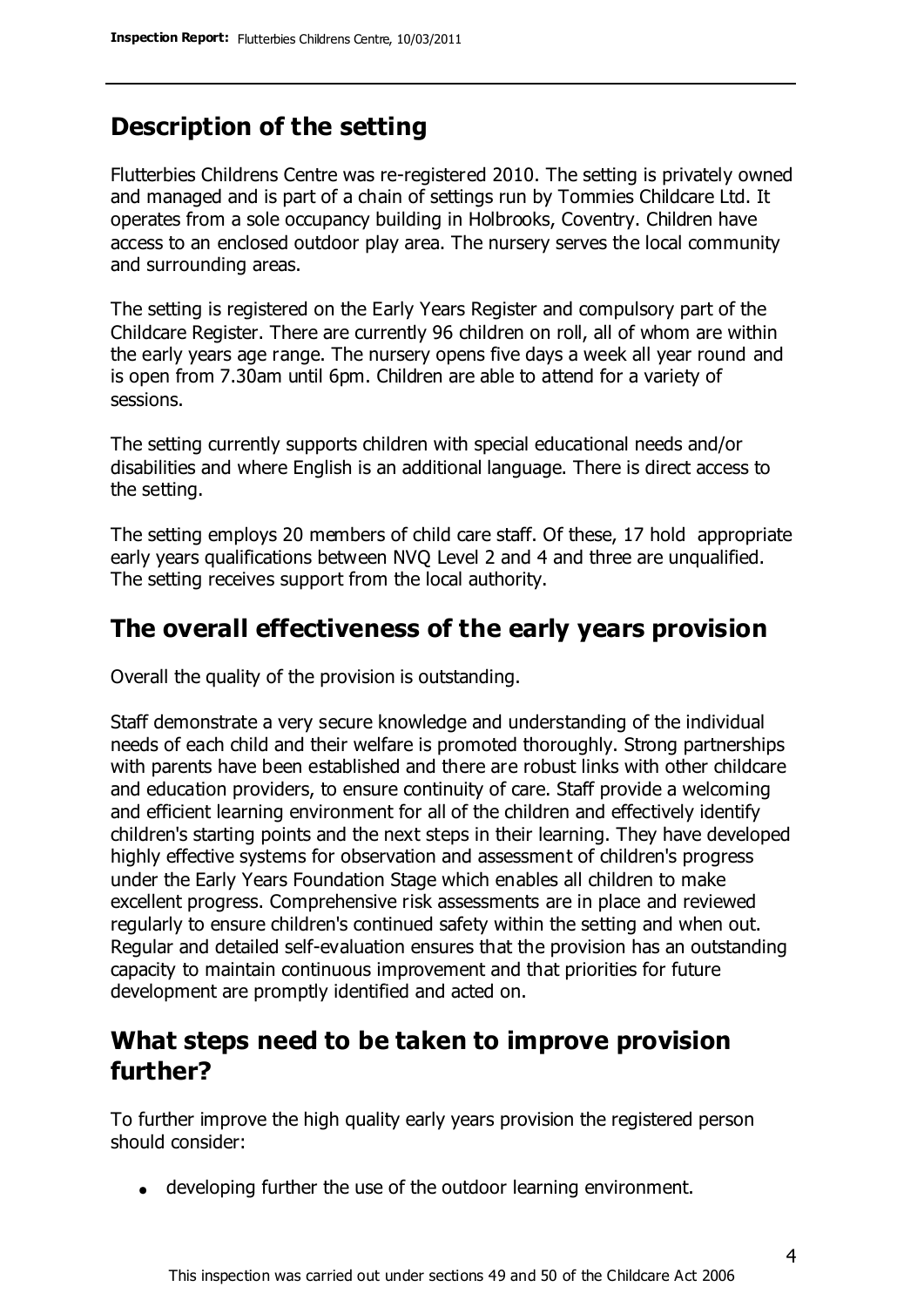# **The effectiveness of leadership and management of the early years provision**

Staff place a very strong emphasis on safeguarding children and access training to keep their knowledge and understanding up to date. Well-written policies and procedures, necessary to safeguard children's welfare are implemented effectively by all staff. Robust vetting procedures ensure that all staff working with children are suitable to do so. Detailed documentation reflects children's individual needs and care routines, all of which is stored securely and confidentially. Comprehensive written risk assessments cover all areas of the provision and are also completed for any outings that may take place.

Staff are well qualified and work very effectively together as a team. They are clear about their roles and responsibilities and have a strong commitment to enhancing their own professional development, accessing training through the local authority. They demonstrate an ongoing commitment to developing the provision and regularly identify the strengths and areas for development within the setting through the process of self-evaluation. For example, staff are currently looking at ways of enhancing the outdoor learning environment which will improve outcomes for children further. Resources are in excellent condition, well deployed and in good supply which enables children to make outstanding progress in their learning and development.

Excellent partnerships have been formed with parents. Staff value their views and comments and in return parents are confident that staff continually meet the individual needs of their child, commenting on the lovely relationships that have developed between them. The key person system is very effective and parents know who to go to if they have a concern. Written questionnaires are used effectively to identify parents' views and staff act upon the feedback received. Staff have established very effective links with other childcare, health and education providers. They meet regularly with parents and health care professionals, such as, speech and language therapists and health visitors to maintain and monitor individual child profile records. This supports the needs of children with special educational needs and/or disabilities very well. Staff are pro-active in their partnerships with other education providers, for example, by arranging visits to the nursery from teachers at local schools and taking children to view their new classroom before the end of the summer term, developing their own books about their new environment which includes photographs of the people that will play a big part in their lives when at school.

Staff promote inclusion very effectively, for example, by displaying signs and familiar words in different languages and positive images of cultural diversity and disability. Visual timetables are also displayed to enable all children to feel included and involved in the nursery day helping to give children and families a sense of belonging and of being valued. Staff have a good understanding of inclusion and use the space available to them effectively to ensure each child is fully included according to their ability and understanding.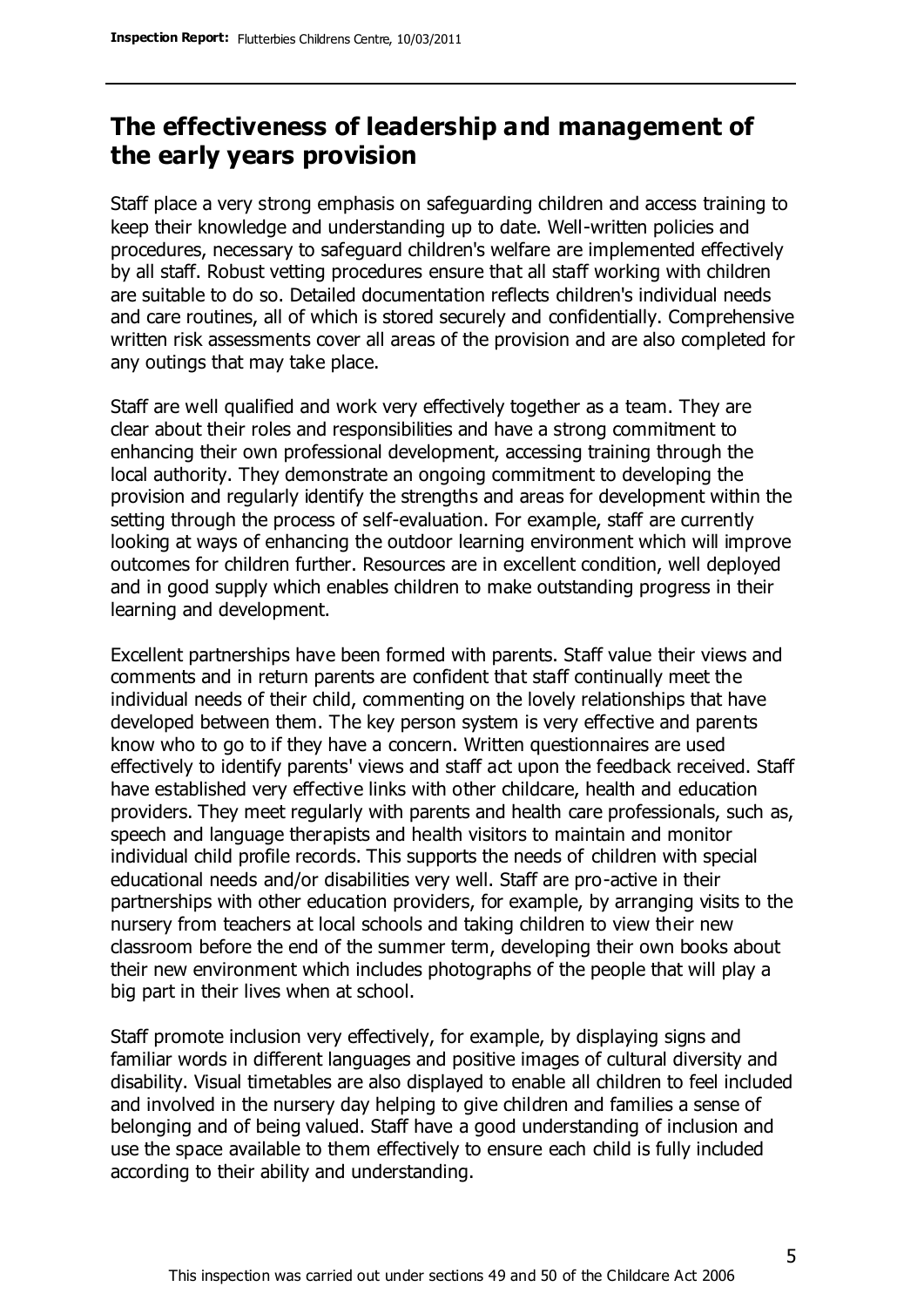# **The quality and standards of the early years provision and outcomes for children**

Children enter a calm, welcoming environment where staff have organised the available space to provide an outstanding range of resources, according to children's ages and stages of development. The outdoor environment is accessed daily and staff continually look at ways of bringing the indoor environment outside to maximise children's learning at all times. For example, children have opportunity to look for mini beasts, plant and grow various plants and vegetables and use a variety of wheeled resources to develop their physical skills. Additionally, they examine the effect of the cold weather as it turns water into ice and how it thaws again, promoting children's knowledge and understanding of the world. The indoor environment is well designed, promoting children's learning and development very well. For example, children work together, as they pour and fill a range of containers when playing in the sand, they co-operate and support each other to complete tasks on the computer and use a good range of natural resources to create model structures and develop concepts of height and spatial awareness. This supports children's learning and development across all areas of the Early Years Foundation Stage.

All children receive lots of attention, support and encouragement from staff. Babies care needs are effectively met and consistent routines compound their feeling of security and belonging. Personal care needs are met excellently, for example, nappy changing routines are sensitive to the individuals to ensure their comfort is well maintained and staff are proactive in ensuring safe sleeping procedures are followed and clean bedding is provided at all times.

Children's language development is encouraged and supported at all ages and parents are also involved as children take home key worker group soft toys such as Pebbles the Penguin. Children enjoy writing about his time with them, taking photographs to reflect the wide variety of activities they have been involved in together and sharing their adventures with their peers when they get back to nursery.

Staff ensure that resources are accessible; this supports children to make their own choices and promote their independence and self-esteem. During activities, staff stimulate children's thinking effectively by asking an excellent range of questions to support their learning. Older children regularly weigh and measure ingredients when cooking, talking about foods from different countries and also developing their knowledge of how the ingredients change during the cooking process. Staff have a secure understanding of the Early Years Foundation Stage and have established an effective system of observation and assessment of children's learning; evaluating each activity to ensure each individual need is addressed. An excellent key person system ensures there are efficient methods for identifying children's starting points and staff clearly understands the next steps in children's learning. Plans are clearly written, detailed and ensure an excellent balance of adult-led and child-initiated activities. They provide children with an excellent range of accessible and stimulating resources across all areas of learning therefore enabling children to make outstanding progress.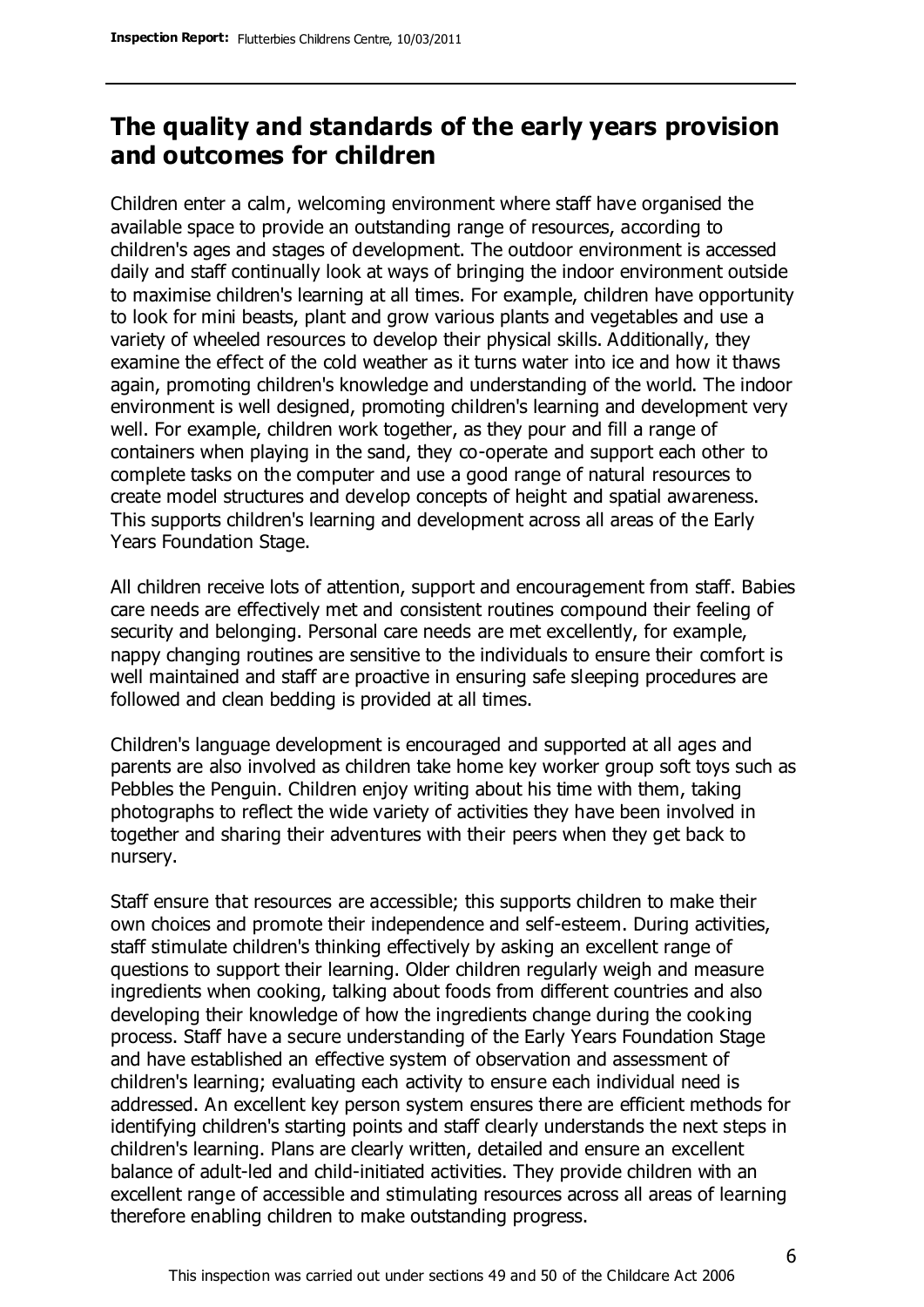Children are very well behaved and learn to share and take turns through the consistent but caring routines that are in place within the nursery. Golden rules are in place within the nursery and include sharing, being kind, to be friends, to tidy up and to play together.

Children understand how to keep themselves safe from harm, by listening to staff talk about how to stay safe in the setting and on outings. Children learn from an early age the importance of washing their hands to get rid of the germs that may be there and children's understanding of health eating is continually encouraged through the nutritious snacks and meals that are provided each day. Babies and young children join together for their meals and snacks encouraging the development of their social interaction. Older children are able to access their snacks when they wish to through the use of a snack bar and at mealtimes they continually develop enhance their independence skills whilst serving their own meals. Drinks are freely available. All children are developing skills that will contribute to their future economic well-being, as they use information and communication technology and programmable toys and equipment, use resources such as a child's cement mixer, trowels and rubber bricks to construct and build and buy fruit and vegetables from the local shops as part of their cooking activities.

Children's understanding of diversity and difference is enhanced as they celebrate festivals and special events from around the world. They access resources that reflect positive images of people from different cultures and with special educational needs and/or disabilities. This ensures that children learn to value aspects of their own lives and the diverse society in which they live.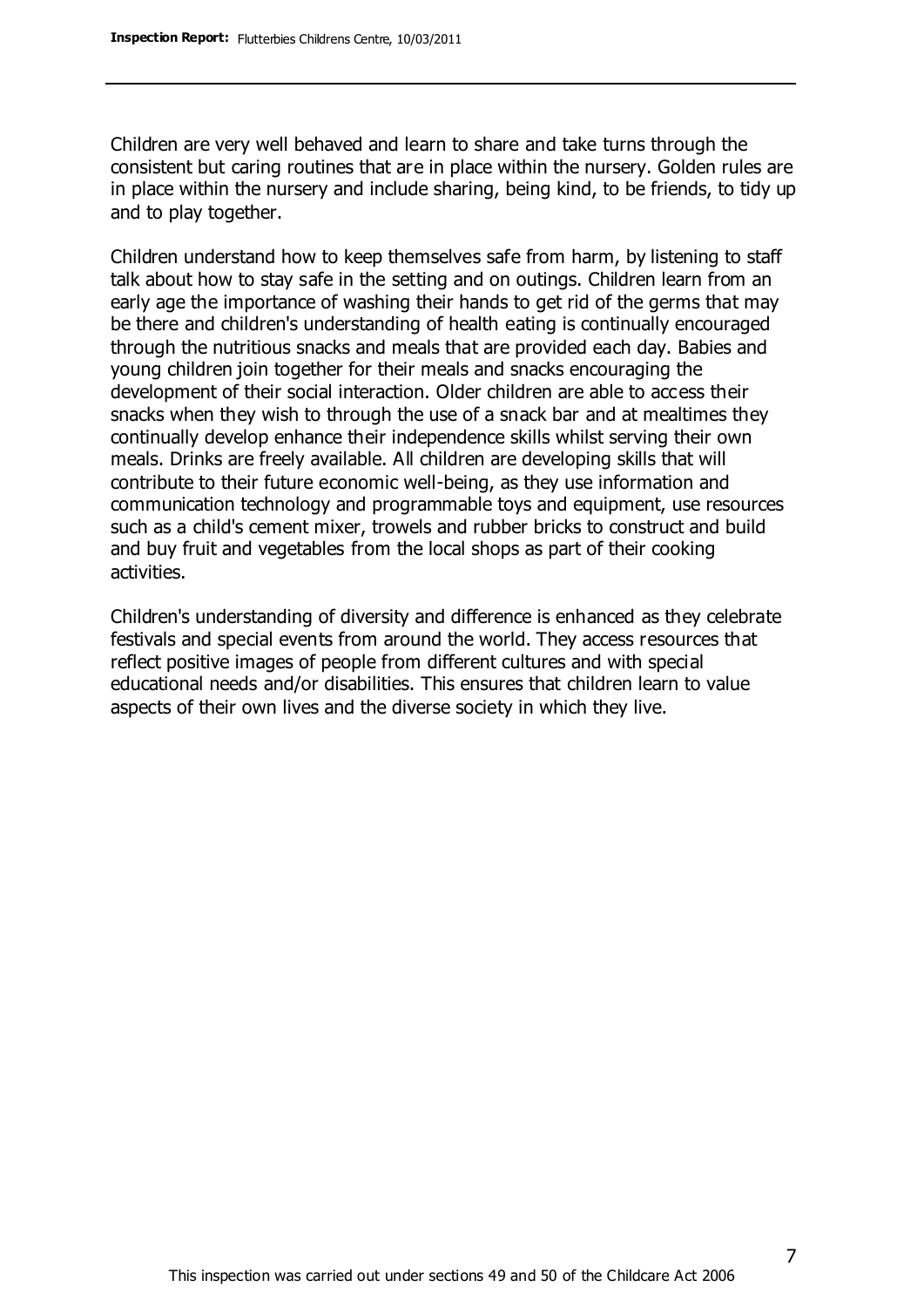# **Annex A: record of inspection judgements**

#### **The key inspection judgements and what they mean**

Grade 1 is Outstanding: this aspect of the provision is of exceptionally high quality Grade 2 is Good: this aspect of the provision is strong Grade 3 is Satisfactory: this aspect of the provision is sound Grade 4 is Inadequate: this aspect of the provision is not good enough

### **The overall effectiveness of the early years provision**

| How well does the setting meet the needs of the<br>children in the Early Years Foundation Stage? |  |
|--------------------------------------------------------------------------------------------------|--|
| The capacity of the provision to maintain continuous                                             |  |
| improvement                                                                                      |  |

#### **The effectiveness of leadership and management of the early years provision**

| The effectiveness of leadership and management of the             |  |
|-------------------------------------------------------------------|--|
| <b>Early Years Foundation Stage</b>                               |  |
| The effectiveness of leadership and management in embedding       |  |
| ambition and driving improvement                                  |  |
| The effectiveness with which the setting deploys resources        |  |
| The effectiveness with which the setting promotes equality and    |  |
| diversity                                                         |  |
| The effectiveness of safeguarding                                 |  |
| The effectiveness of the setting's self-evaluation, including the |  |
| steps taken to promote improvement                                |  |
| The effectiveness of partnerships                                 |  |
| The effectiveness of the setting's engagement with parents and    |  |
| carers                                                            |  |

### **The quality of the provision in the Early Years Foundation Stage**

The quality of the provision in the Early Years Foundation Stage | 1

### **Outcomes for children in the Early Years Foundation Stage**

| <b>Outcomes for children in the Early Years Foundation</b>    |  |
|---------------------------------------------------------------|--|
| <b>Stage</b>                                                  |  |
| The extent to which children achieve and enjoy their learning |  |
| The extent to which children feel safe                        |  |
| The extent to which children adopt healthy lifestyles         |  |
| The extent to which children make a positive contribution     |  |
| The extent to which children develop skills for the future    |  |

Any complaints about the inspection or report should be made following the procedures set out in the guidance available from Ofsted's website: www.ofsted.gov.uk